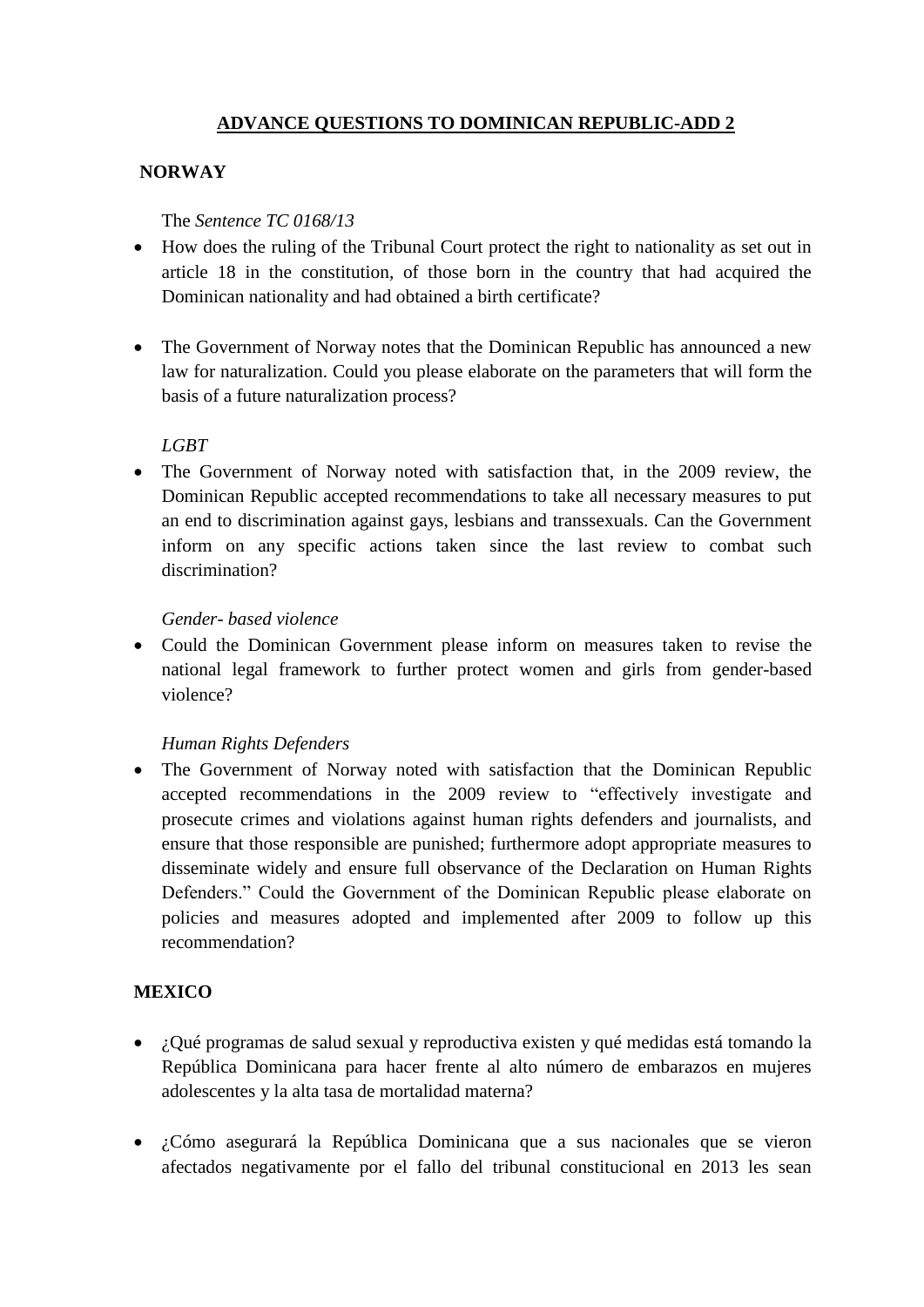restituidos de manera adecuada la totalidad de sus derechos, incluidos el de la nacionalidad y la personalidad jurídica?

• *i*. Oué medidas está tomando la República Dominicana para mejorar las condiciones laborales de trabajadores en áreas rurales y de producción para exportación, particularmente de mujeres y niños?

## **SPAIN**

- España **pregunta** a la República dominicana si tiene prevista la creación de un segundo Plan de Acción para la trata de personas, una vez que el vigente plan finalice en 2014.
- España felicita a la República dominicana por el nombramiento de una Defensora del pueblo y **pregunta** por las medidas previstas para garantizar su independencia, así como por la disposición de recursos suficientes que permitan el correcto ejercicio de su labor.
- España **pregunta** por las medidas que la República Dominicana va a tomar para avanzar en la aplicación de las leyes en materia de menores de edad, continuando con el aumento significativo del gasto público en educación de modo que éste alcance el 4% del PIB establecido en su legislación.

# **GERMANY**

- Germany remains particularly concerned that high rates of gender violence continue to persist in the Dominican Republic. Such crimes are not always prosecuted and convictions are rarely achieved. What measures will the Government of the Dominican Republic implement in order to prevent such violence and to increase support for women who have been subjected to it?
- It is worrying that reports of illegal and excessive use of violence by the police forces in the Dominican Republic continue. Can the Government of the Dominican Republic outline what progress it has made in regard to the monitoring and investigation of allegations of abuse and crimes committed by police officers?
- Germany remains concerned about discriminatory attitudes that persist on a societal level in the Dominican Republic. What steps is the government taking to eliminate all forms of discrimination in the Dominican Republic, including but not limited to, women, migrants and LGBTI persons?